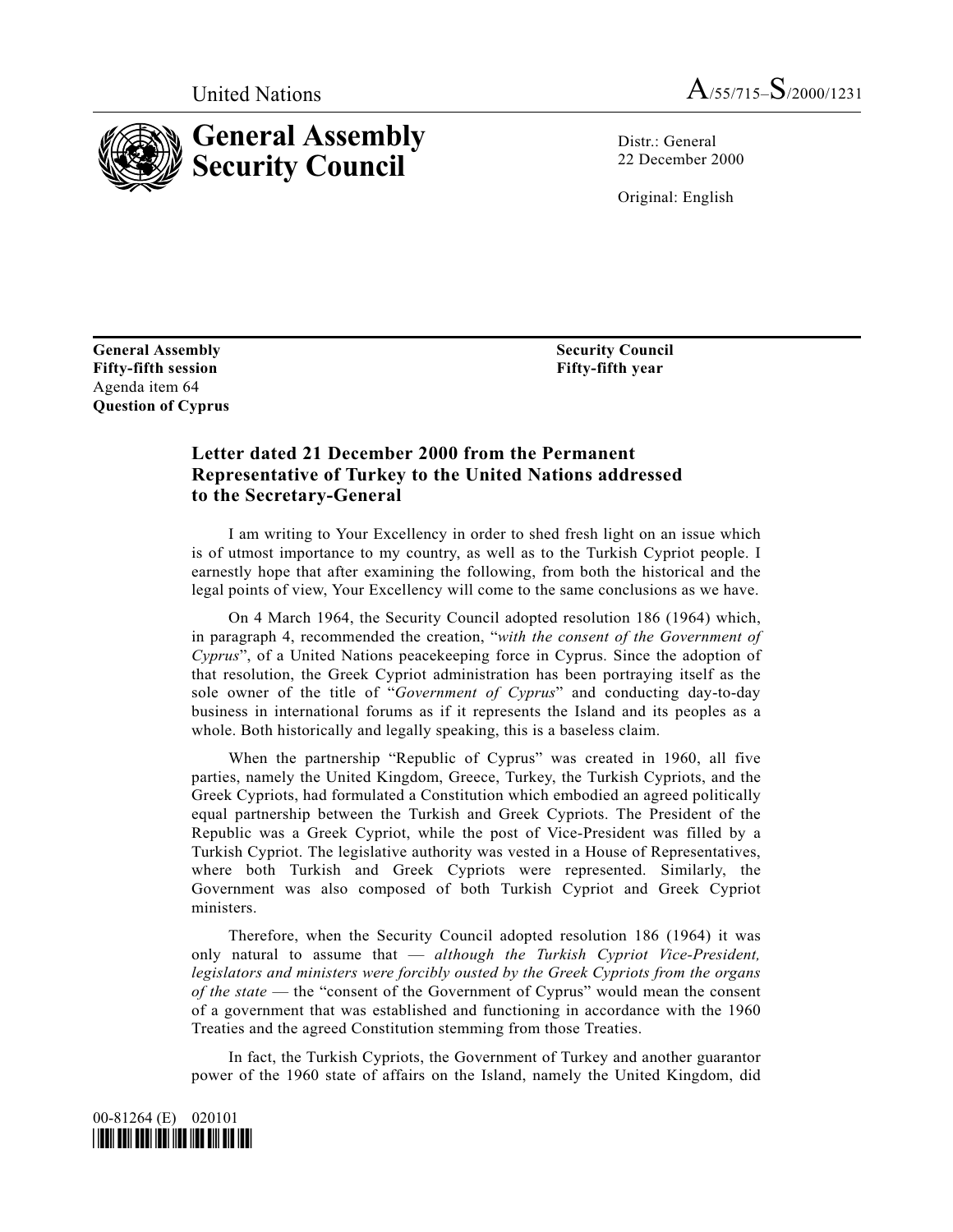register this understanding with the United Nations, at the time when the said resolution was adopted. Allow me to briefly recall some of these important cornerstones:

The views and the reservation of my Government on this issue were brought to 1. the attention of the members of the Security Council, and of the then Secretary-General U Thant, both orally and in writing, on many occasions during the period before and after the adoption of resolution 186 (1964). All relevant documents can be found in the United Nations archives on this point. It is sufficient to quote the following from the letter of the then Turkish Minister for Foreign Affairs, Mr. Feridun Cemal Erkin, addressed to the Secretary-General, which was circulated as an attachment to the Secretary-General's report on the United Nations Peacekeeping Force in Cyprus (UNFICYP) (document S/5593 of 12 March 1964):

"... If the task envisaged as a result of the Security Council's resolution is to succeed, the meaning of the term 'Cyprus Government' as mentioned in the resolution should be made unquestionably clear. All parties concerned should be made unequivocally aware of the fact that this term only means a government which according to the Cyprus Constitution acts and takes decisions with the concurrence of the Turkish Vice-President and its Turkish members. This sine qua non condition should be brought at the outset to the knowledge of whoever would have to deal with the Cyprus problem in any capacity ..."

The Government of the United Kingdom, in replying to the Turkish Foreign  $2.$ Ministry's relevant note verbale on 13 March 1964, stated that "with regard to the definition of the expression 'Cyprus Government' in the Security Council resolution, Her Majesty's Government are in agreement with the Turkish Government, and have indeed drawn the attention of the Secretary-General of the United Nations to this point in an aide-mémoire which was laid with (him) on 4 March [1964] by the United Kingdom delegate to the United Nations Sir **Patrick Dean.**" According to the information available to us, the United Kingdom delegate specifically made the point that the term "Cyprus Government" could only mean a government which, according to the Cyprus Constitution, acts and takes decisions with the concurrence of the Turkish Cypriot Vice-President and its Turkish Cypriot members. The above-mentioned aide mémoire also recalled the fact that the British peacekeeping force on the Island, which preceded UNFICYP, "was properly established with the agreement of both the President and the Vice-President of the Republic of Cyprus." The aide-mémoire also addressed the issue of the appointment of a mediator and went on to say that "Her Majesty's Government's view is that until such time as the Constitution of Cyprus and the Agreements are amended through negotiation and with the consent of all the parties, the Government of the Republic of Cyprus, the Guarantor Powers and the United Nations as a whole have no alternative but to conduct their activities in accordance with the Constitution and with the Agreements."

On 7 March 1964, the Vice-President of the partnership Republic of Cyprus, 3. Dr. Fazil Küçük, sent a telegram (document S/5583 of 9 March 1964) to the President of the Security Council in which he stated, inter alia, the following:

"... it is imperative that in implementing paragraphs 4 and 7 of resolution 186 (1964), both President and Vice-President are consulted and their consent obtained. Otherwise, as Greek elements of Government are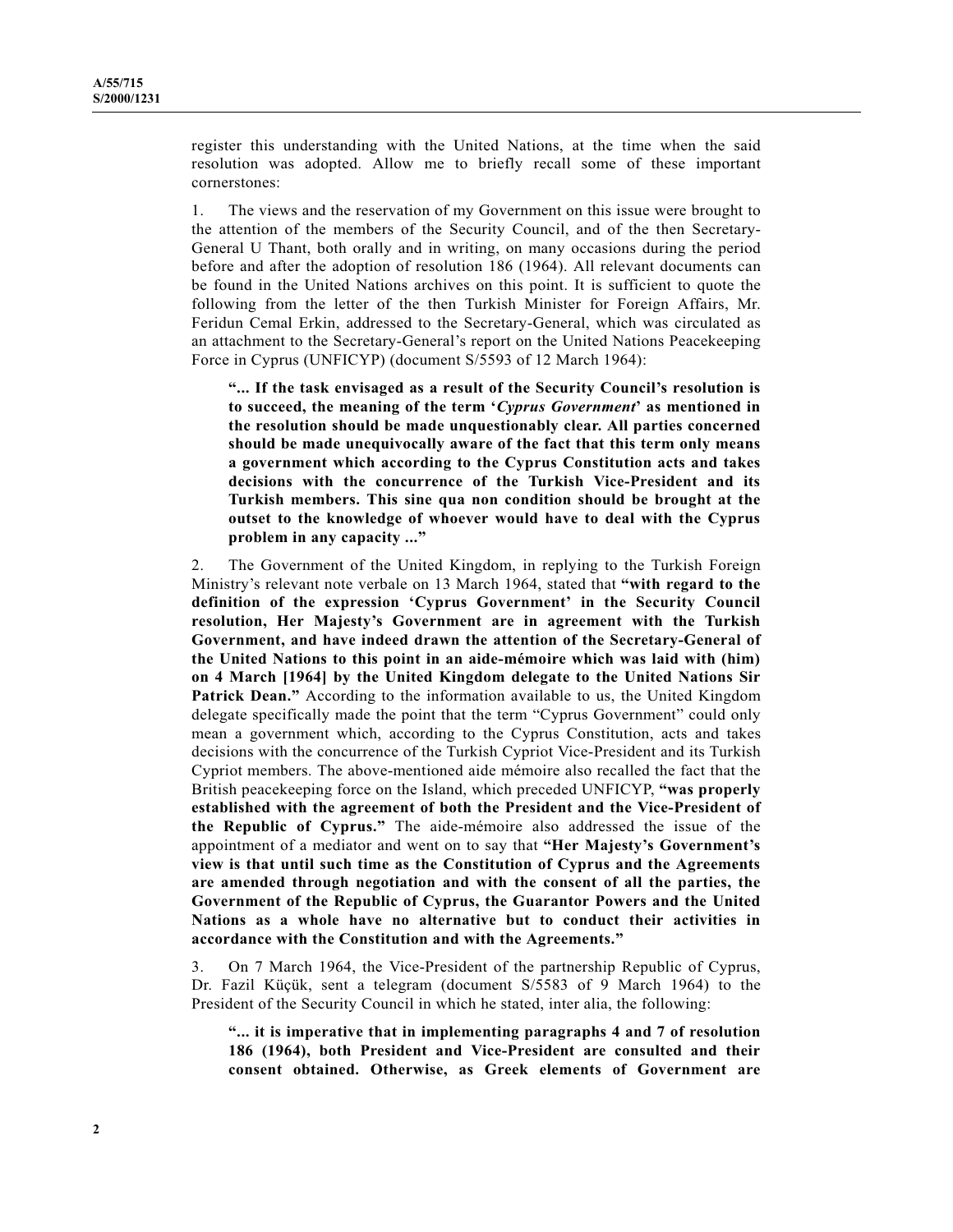determined to disregard Turkish rights and deprive Vice-President of any say in such vital matters, any consultation solely with and obtaining consent only of Greek elements would not, in substance and under Cyprus Constitution, be consultation with or obtaining consent of Cyprus Government as envisaged under the resolution. Relevant to point out that when three guaranteeing powers decided to offer their good offices to Government of Cyprus, offer was made to President and Vice-President. Only after both had accepted was joint truce force established and started operation."

In early 1964, the Greek Cypriots, who had already launched a wide-scale systematic armed attack on Turkish Cypriots in December 1963, managed to take complete de facto control of the then Cyprus Government, declaring unilaterally that the 1960 Constitution was no longer valid. As confirmed in the Secretary-General's report of 12 December 1964 (S/6102, paras. 175, 176, 180, 197, 238), the writ of the Greek Cypriot-usurped Government did not run, however, over the Turkish Cypriot people who defended their vested rights in Turkish enclaves as an equal co-founder partner of the 1960 Republic. The 1960 Constitution, by article 182, expressly provided that its basic articles could not be amended, whether by way of variation, addition or repeal, without the clear consent of the other co-founder of the partnership Republic, in this case the Turkish Cypriots, as well as of the Guarantor Powers. Yet the Greek Cypriots not only unilaterally amended the Constitution, depriving the Turkish Cypriots of their legitimate rights, but also demanded the express and advance agreement of the Turkish Cypriots for these amendments as a condition for their possible return to the organs of the state. Anticipating that this illegal move would not be accepted by the Turkish Cypriots, the Greek Cypriots went ahead with their premeditated plan and soon filled with their kinsmen all the positions having been vacated — against their will — by the Turkish Cypriots.

As one of my earlier predecessors, Ambassador Orhan Eralp, wrote to the then Secretary-General of the United Nations in his letter of 15 April 1964, "If one of the two communities takes it upon itself to set aside the Constitution, drive out the other community from all organs of government, usurp the power to govern and turn upon the other community in mortal attack, the term 'Government of Cyprus' loses its meaning. That is in fact what has happened and is happening in Cyprus."

It will be seen from what has been stated above that, in accordance with resolution 186 (1964) of 4 March 1964, legitimacy under the 1960 state of affairs then established could only ensue in accordance with the 1960 settlement in force at the time of that resolution.

The Greek Cypriots, by ousting their co-partners and co-founders of the Cyprus Republic from all state machinery; by illegally amending the Constitution without any say of the Turkish Cypriots; and finally by declaring the 1960 Constitution "dead and buried", have set up a wholly Greek Cypriot entity, which naturally represents solely the Greek Cypriots who now live in the southern part of the Island.

Therefore, and in the light of the above, legally, morally and historically no one should treat the Greek Cypriot administration as the legitimate "Government of Cyprus", let alone the Government of the Turkish Cypriot